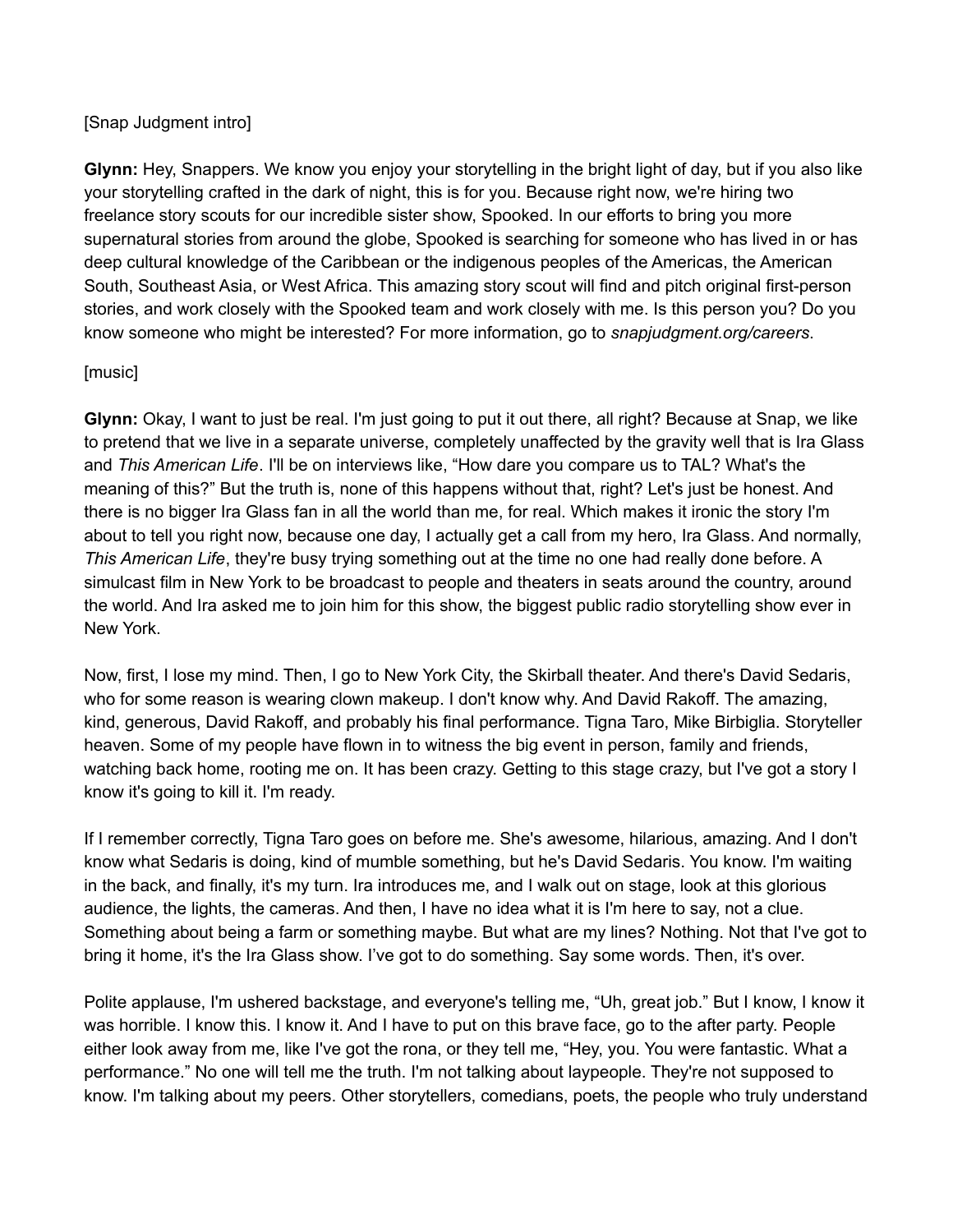how catastrophically I just bombed. They won't say it. And basically, in tears, I start talking to a producer at *This American Life*, Starlee Kine.

"Starlee. Starlee, I sucked." And she's like, "Yeah, you were horrible." And we both knocked back one of the free cocktails. "Starlee, it was so bad." "Hey, I saw what you did up there. And I'll say this for you. If it's going to go down, at least go down big." [chuckles] I stop another waiter holding the tray, grab some more drinks. "Starlee, I screwed up Ira Glass' show. I'm the weak link." Starlee's like, "Hey, hey, hey, hey, hey, hey, hey, hey, listen to me. Listen to me. I promise you, whatever you did, Ira Glass is going to be fine. You messed up. So, don't mess up like that anymore." Drink more cocktails, then Starlee starts detailing a blow-by-blow, second-by-second, excruciating detail, exactly how horrible I really was on that stage. And by the end, I'm howling. We're both howling in laughter. And if you go on to *This American Life* website, and look for "The Invisible Made Visible Live Storytelling Spectacular Show," Ira has graciously cut me out. And for this, I'm grateful. For Starlee, for that night, I am grateful. I'm ever so grateful. I'm grateful. Despite bombing like nobody's bombed before, I'm grateful for second chances. I'm so grateful to you for listening.

Today, we present the Snap Stage Gratitude Special. My name is Glynn Washington. Someday, may someone be as kind to you as Starlee was to me. You're listening to Snap Judgment.

### [upbeat music]

**Glynn:** Now, may I direct you to your VIP reservations for the best seat in the house, because we begin and we begin hard, with the guy who has never bombed, ever. Master wordsmith, Shane Koyczan. Snap Judgment Live.

Now, this story does contain explicit language. Sensitive listeners are advised.

### [applause]

**Shane:** I was raised by my grandparents. Now, the three things you need to know about my granddad, number one, and probably most important, he had an intense love for beef jerky.

### [laughter]

**Shane:** Two, he had the kind of temper that could be likened to a levee bursting apart on a hot, dry day. A cache of anger stored away for any given moment on any given day. My grandmother used to say he was one-half volcano and one-half hurricane. A handful of excuses and a gut full of pain. And because of this, we come the number three. My granddad had a way with monsters. As a child, I slept in a bedroom full of them. A closet stuffed with long-legged demons who could make it from one end of the room to the other in a single step. My strep throat silence was born from night terrors. When screaming was not enough, so I instead kick the wall, through my first remembered breath the moment I heard thunder, stormed down the hall, then burst through my door like a war on its way to a peace protest. My granddad would rest his hands on his hips, let his fingertips grip his boxers and lift them up past his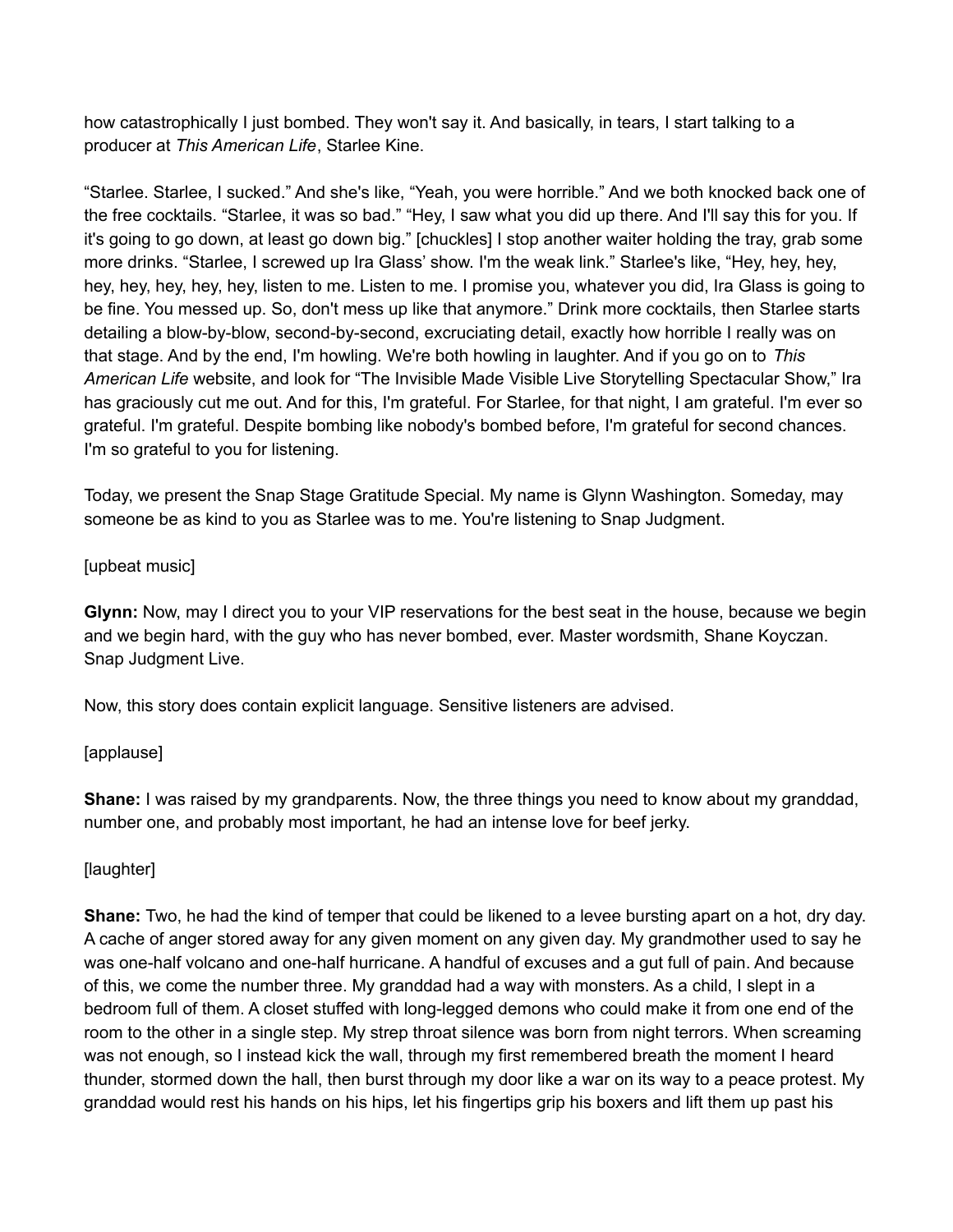waist. Standing like a superhero in the doorway, he would split the night with a whisper and say, "Alright, you [bleep]."

# [laughter]

**Shane:** "I swear to Christ. I will turn on [bleep] damn light." Never has any monster ever heard a battle cry more terrifying than, "I will turn on a light." And every night for more than four years, my granddad took boogeymen by the ears and threw them out on their asses. Dragged the carcasses of dead monsters out of my room, grabbed a broom, and swept what was left of my nightmares into a dustpan, emptied them into a trash can, then turned around to say, "Sweet dreams, my boy. I'll be down the hall if you need me."

# [laughter]

**Shane:** We were sidekicks. I'd sound the alerts, and my granddad would put the hurt on whatever was hiding under my bed or lurking in my closet. He'd deposit his foot so deep into the asses of gargoyles that when they finally turned back into stone, he could wear them as platform boots to a KISS concert.

# [laughter and applause]

**Shane:** My granddad used to wear a red Polo shirt to bed. He said it used to be white.

### [laughter]

**Shane:** But one night when I was four, he busted down my bedroom door and had to kick some ass because I was screaming. Now, he wears it as a warning, teaching nighttime, there are something far worse than morning. A night terror differs from a nightmare in that the dreamer will awake and take terror with them back into consciousness. Add to this the fact that the dreamer rarely recalls what they dreamt, and that any attempt to wake them usually ends unsuccessfully. I know this now, but think constantly how my granddad had to just stand there, wait for it to end and believe everything was going to be okay or the following day, he'd pretend not to be tired. An alarm clock wired into fears that I could not recall, he'd wake and thunder down the hall doing the very best he could, he'd be there. An anchor, pulling me back from the somewhere I could not escape. As a child, I learned not every hero wears a cape. Not everyone gets a tickertape parade just for having patience. Not everyone has the strength needed to stand there, wait for it to end and believe everything's going to be okay. Not everyone has the courage to say or do nothing when a child is screaming, dreaming of eternity in a room with no doors, no floors to keep you from falling further into panic. Each one small fear suddenly titanic in its implications, situations so far beyond grotesque, I would have amputated my own imagination just to make them stop.

But at the end of each one, he'd be there. He'd say, "Close your eyes. I'm going to turn on the light." He'd invite me back to consciousness with a tired smile. The next day, he would sit on the sofa before dinner and say, "I just need to rest my eyes." My quest and night terrors was born from the night he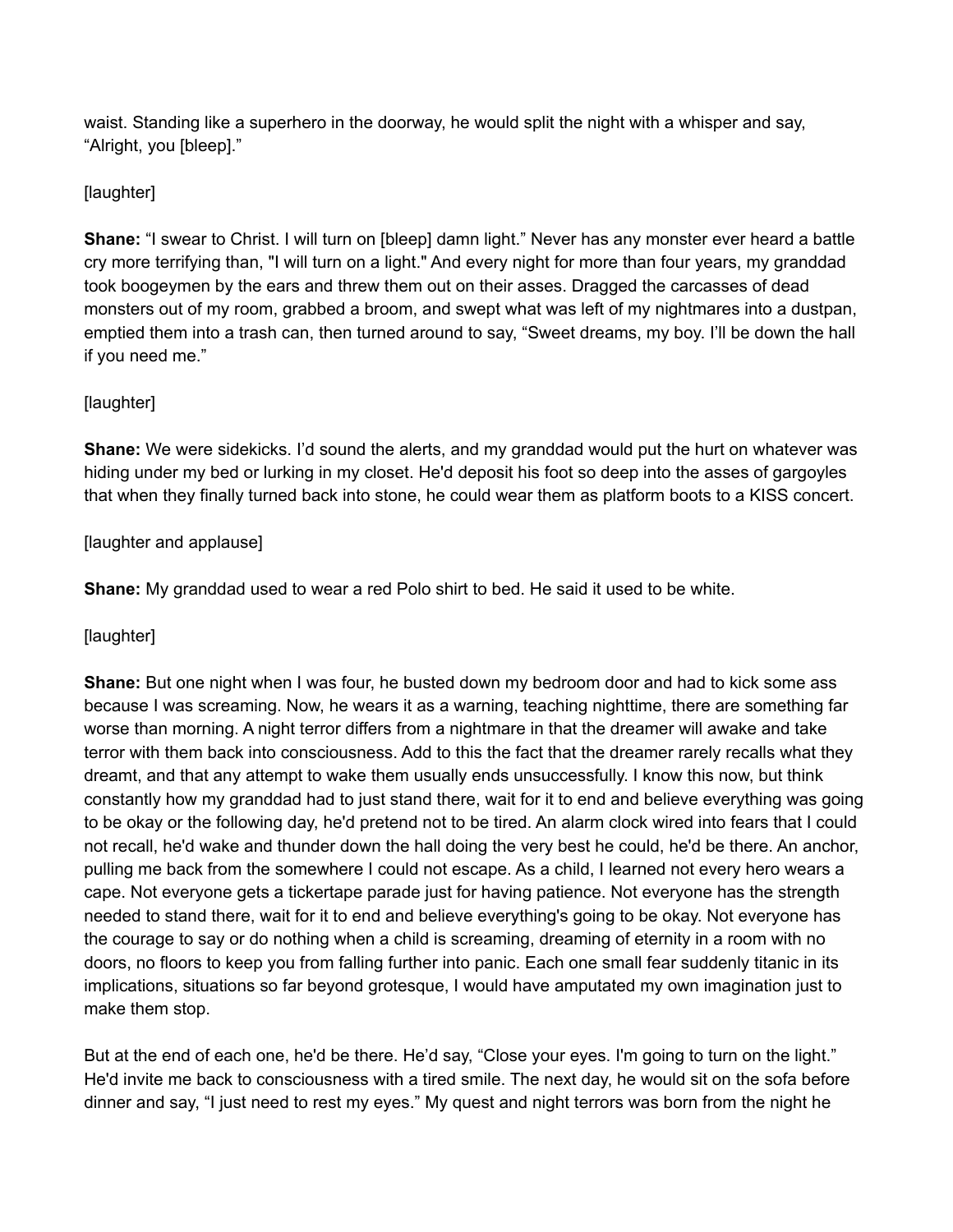ended up falling asleep at the wheel and driving full speed into a snowbank. My one-man thinktank kicked into overdrive. For five nights in a row, my granddad slept soundly. Free from worry, we watched the light returned to his eyes, as if it had just come back from some long vacation. But on night number six, the kicks against the bedroom wall made thunderstorm down the hall once more. He stood in the doorway ready to wage war, ready to restore light to darkness, to dismiss shadows, to land heavy-handed blows, Muhammad Ali combos that will give monsters pause to reconsider the options. Get up or stay down. Stay down.

That night, he was hungry for a first-round knockout. He was about to go through his usual checklist of monster hiding spots when I said, "No. It's okay. Go back to bed." With renewed enthusiasm, he looked at me and said, "Nonsense. These [bleep] have to pay."

[laughter]

**Shane:** I remember the way he dropped to his knees, stuck his head under my bed, and said, "What the [bleep] is all of my beef jerky doing under here?"

[laughter]

[cheers and applause]

**Shane:** I explained to him my not-so-brilliant plan. I said, "I thought if I kept them fed, they'd leave me alone and you could get a good night's sleep." Slow but deep, his lips crept across his face, then cracked open into laughter. After a childhood of expecting only anger, he laid down on the ground, his lungs kicking at his chest. Every suppressed joy is suddenly brought to the surface. This is the first time I can recall hearing my granddad laugh.

Some thoughts are kept in closets, hanging next to skeletons and boogeymen. Sometimes when we believe in monsters, they take up residence under our beds. Our heads fill with the dread, needed keep them fed. We tread our own fear because we somehow thought it was better off being kept secret. Which comes as no surprise, that some hearts are like dark bedroom. Tombs that we allowed ourselves to shut, because we thought that way, everything will be all right. I think about my granddad's laugh. I think often about that night, about how some people are waiting for people like us to slide our hands against their walls and say, "Close your eyes. I'm going to turn on a light."

[applause]

[music]

**Glynn:** Canada's gift to the world, the Almighty Shane Koyczan. Original music written by Alex Mandel, performed by the Snap Judgment players, Alex Mandel, David Brandt, and Tim Frick. Nothing but hits the Snap Judgment lights, camera, action Gratitude Special. For our next story on the Snap stage, 15-year-old Noah St. John proves that age ain't nothing but a number.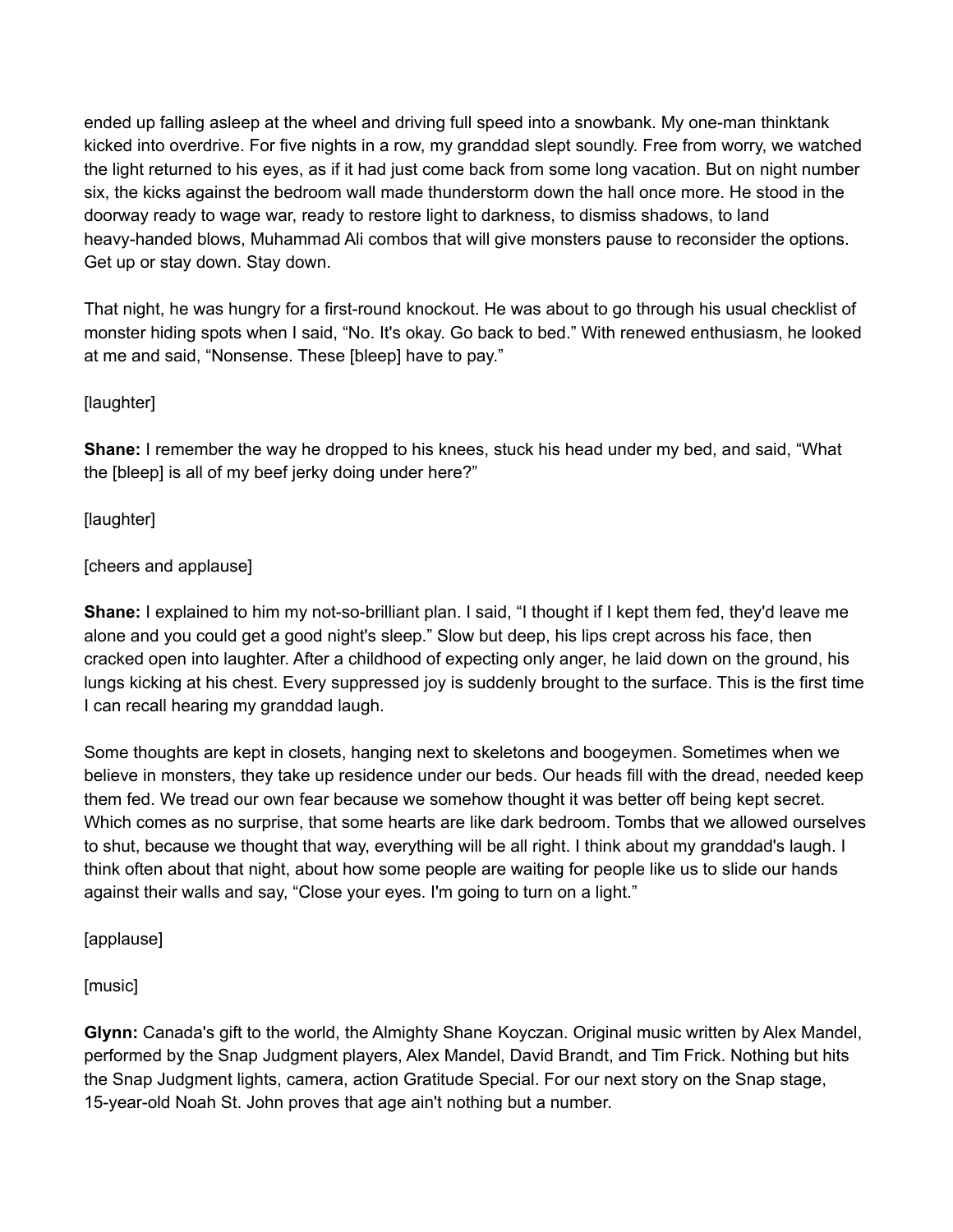#### [applause]

**Noah:** When my mamas fight, they go on long car rides, come back, and I hear our car stay still. They come in, and Robin goes directly to the bedroom angry. Maria will sometimes make toast, pour water. I sit in my room quiet, listening like a radio antenna. My mamas drive a CRV. They bought it brand new. The car is big boned, practical. It is our car. I have been one with this CRV for so long now. We used to drive for miles out on the highway until I fell asleep. It has taken me to martial arts practice and school plays. This is the car that drove me to the gay pride parade where I skipped through the crowd throwing many Oreos. This is the car I learned to drive in, the car I'll remember.

Last Tuesday night, my mother, Maria, comes into the house with a weathered smile. My other mother, Robin, and I are sitting in the room. Maria asks us if we'll take a drive with her. So, we all get in the car, our hearts thudding in off-beat unison. As we drive, silence settles in. I wonder, and then I know, this is it. And I didn't imagine it would end like this. I didn't imagine an ending it all, but if they were going to tell me about the divorce, what a way to do it.

I sit in the back seat. I wonder when they'll say it, how they'll say it. I think about how my time will be split between them. I wonder what will happen when they see each other afterwards. Will it feel like collisions? I don't want to meet a new girlfriend. I can't imagine anything but this. It's ending is unthinkable. My heart hurts at the thought of our last miles, these miles, who will take the CRV?

In the back seat, I think about how lucky we were to have had this family. Their 20 years of marriage, my 15 with them. I remember when Maria drove away one night without saying where. I remember when I came to them crying at the idea of separation. I remember when Robin came out sobbing. I remember when Maria whispers at Robin to be quiet, and Robin yells louder. I feel these walls crumbling. I don't want this life to end. Maria starts to talk.

I pinch my leg and look out the window. She tells me that our car, our CRV, is just 13 miles away from reaching 100,000 miles now. I wonder if this is part of the divorce speech or just a distraction. I feel angry. They should just say it. She tells me the reason we took this ride is so that we could all be there 100,000 miles together as the people who matter in her life.

Slowly, I come to the realization that this isn't a breakup ride. This is a stay-together ride. We're in the car and we're driving on a Tuesday night and we're 99,987 miles in. We stop for onion rings and sundaes, keep driving. 99,993 miles, Stevie Nicks. 99,996 miles, Elton John. When we get to 99,999 miles, we hold hands, blast Melissa Etheridge and sing *Lucky* at the top of our lungs. [audience cheering] There are too many reasons that my mamas found love in each other's presence. There are too many moments when we are unbreakable. And in this moment, we are one family, constructing road as we go, burning bridges behind us, adding mileage like graceful aging, driving in our CRV towards moonlight.

[applause and cheers]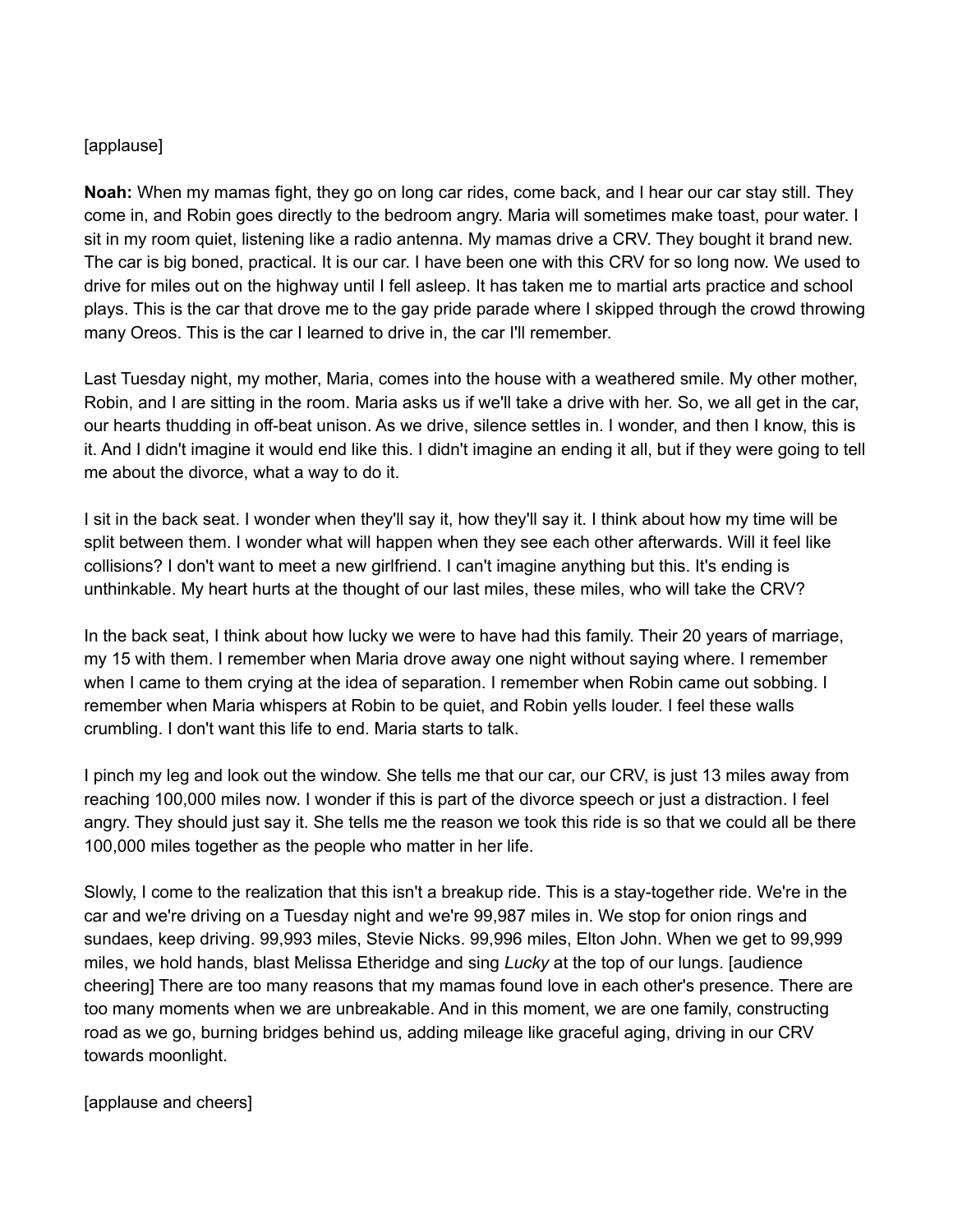**Noah:** What? What?

[laughter]

**Noah:** What just happened?

[laughter]

[music]

**Glynn:** Stay right there, Snappers, because after the break, we experience mad love, to go sit at the back of the bus. Stay tuned.

[music]

**Glynn:** Welcome back to Snap Judgment. You're listening to our Gratitude Special Snap Live Spectacular. And our next story deals with love, because there's love and there is mad love. I'll let Joyce Lee take it from here.

**Joyce:** Y'all so vain. You probably think this poem is about-- It is jive turkey, it is.

[laughter]

**Joyce:** My phone has rung five times in the last hour. I got 26 messages on my answering machine with you calling me crazy. I'm as sane as you let me be. You knew when you met me in a crowded bar full of poets, I was just as drunk as the Titanic, hollering cat calls at yo ass like you away across the room when you were less than two feet from me what I was. Sweetheart, I'm only as crazy as my love is. And my love checks your Facebook every single day.

[laughter]

**Joyce:** It looks at you out of the corner of my left eye when I got something on my mind, but I'm not going to admit how much stalking got the thought there in the first place. My love has the most sincere smile, smothering sociopathic thoughts.

#### [laughter]

**Joyce:** And it's glad I'm wrapped in an intimidating package, that way I'll be checking the mother [audio cut] that be looking at you without having to utter one word. My love starts fights just because he wants you to grab me by my throat and dominate me but I'm not going to ask because I'm too much of a lady. My love is rubbing alcohol [unintelligible 00:23:44] crazy when I think you got me twisted. It runs a straight razor across your chest when you're drunk in sleep so I can see your actual blood and sweat in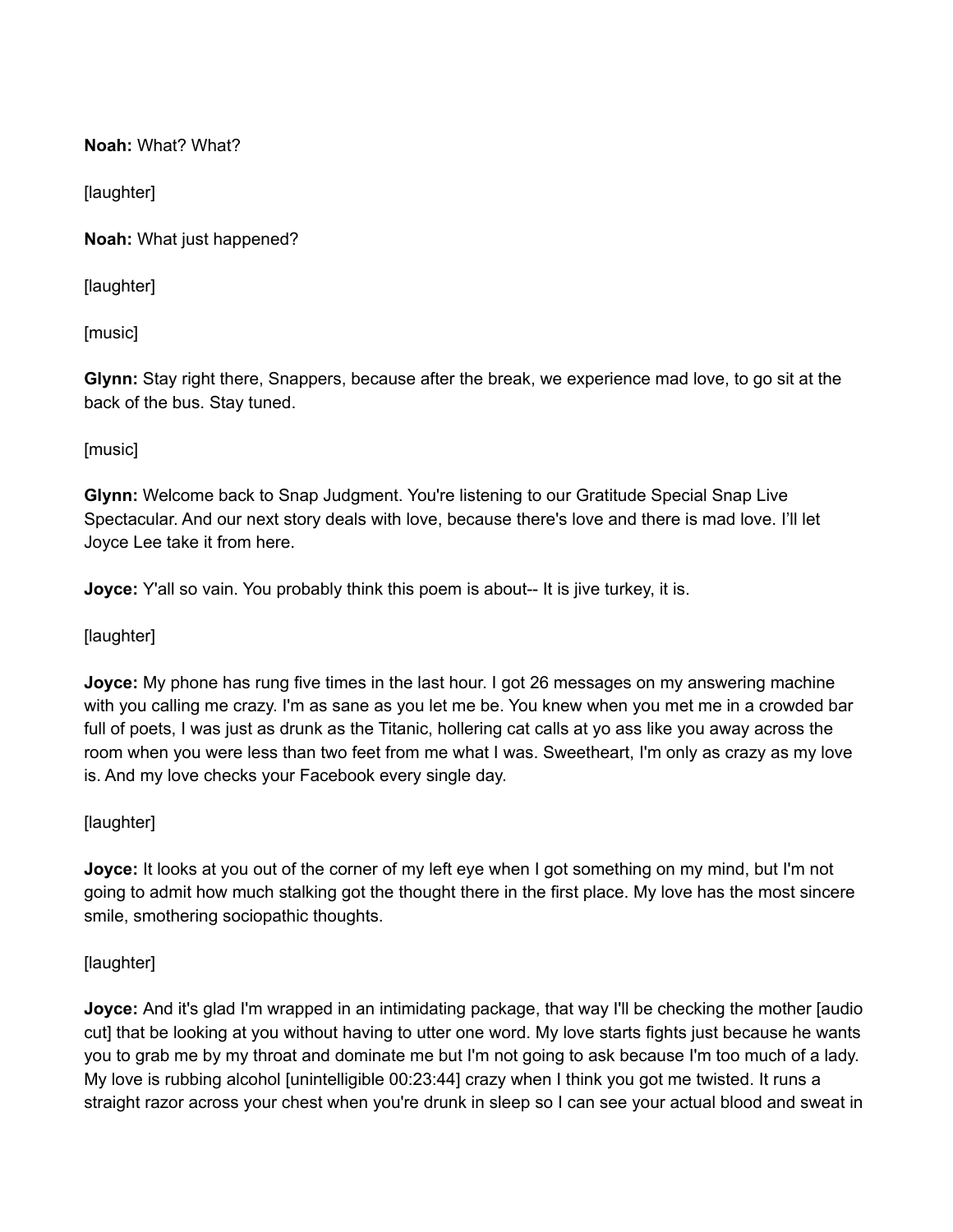this relationship when I miss it. It's an angel to your family. It's a rebel to mine. It's a straightjacket for you're wondering eye to keep it in line from going crazy. The phone is ringing, "Hey, I'm sitting here, wearing your favorite t-shirt, soaking in my freaking green jello, eating cheese puffs and watching *Fraggle Rock*. You know what, sweetie? Everything happens for a reason. For instance, I busted the windows at your car so you can get that air I assumed you were talking about when you said I was suffocating you."

# [laughter]

**Joyce:** "And no, sweetheart, I did not cut your brake lines to kill you. It's just that you take breaks your way, I take breaks mine. It's not my fault you fail to listen in between lines when someone you call crazy is speaking, 'I told you.' The second day we were together over vegetarian omelets and orange juice, don't hurt me, you said you wouldn't. You love me for a time [unintelligible 00:24:51] couldn't love anyone at any time. So, who is that skinny?" That's why she ain't got no windows on her car either. Hey, you brought her into our relationship. So, if I'm unhappy, then all three of us are unhappy, and unhappy is not the same as crazy. Crazy would cry and pick up the phone and discuss the issue until I looked crazy, crazy when expressing great girly details about how heartbroken I am until I felt crazy while unhappy just tends to do some crazy things. To remind your lying ass, who it is you were dealing with in the first place? Hello. I'm the same drunk [audio cut] you met in a crowded bar full of poets, enjoying driving your ass crazy."

[cheers and applause]

[upbeat music]

**Glynn:** Snap favorite, Joyce Lee, ladies and gentlemen. But I can't let Joyce have all the fun. That's right, this next story come from yours truly, Snap Judgment Live.

[cheers and applause]

[music]

**Glynn:** I was a young lad, living in Detroit, Michigan, enjoying myself. But my parents said, "No, no, no. We're taking y'all out to the country, middle of nowhere. We can be farmers." I didn't appreciate it. But they bribed me, and as a little kid, I got a Trapper Keeper. I had a Scooby Doo lunchbox, yo. I had one of those hats with the propeller on top of. I was ready to go this first day of school. "Go ahead, go on to school." I went down the driveway to wait for the school bus. This is a new thing for me, school bus. [unintelligible [00:27:48] and I saw it coming down the road. You could hear the kids screaming, hollering, and yelling, shouting. School bus pulls up, go on in here. I step in, and it goes silent.

See, there weren't any black families in rural Michigan for about 100 square miles, and no one had gotten the memo that one had arrived. So, I just want to go sit down in the first seat I saw. There's this little towheaded boy, and he spit in the seat. I kept walking. Spit, spit, and I'm getting near the end of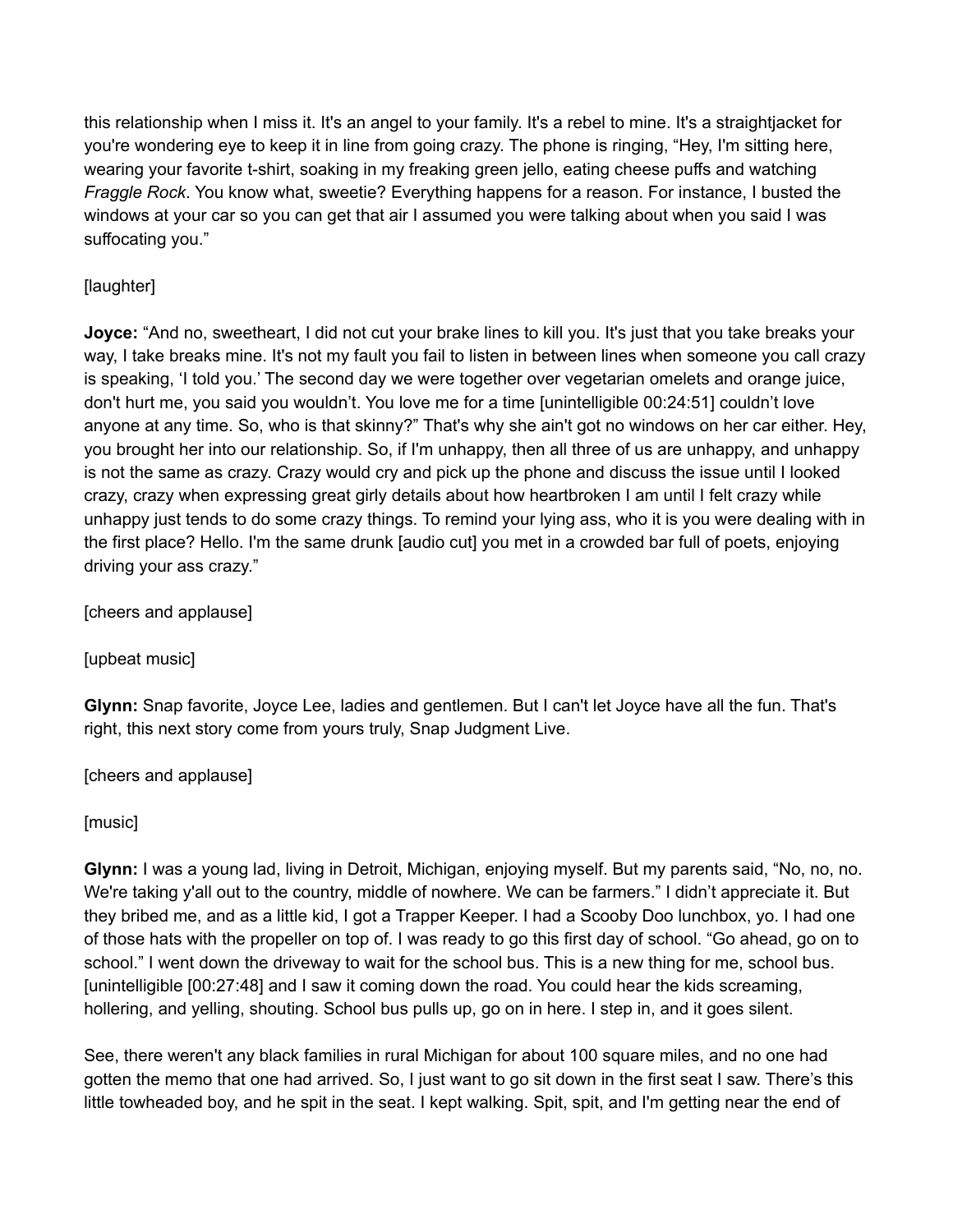the bus. "Sit yourself down, ladies. We gotta go." Everyone's shouting, they're yelling now. You know what they're calling me. And I get all the way to the back of the bus, and I can't turn around, they're shouting or screaming or yelling. I can't turn around. There's a little girl, she has her backpack on the seat. She moves it and I sit down, and we ride.

I don't say a word to her. I don't say anything to her. We ride. Go to school. The next day, the shouting, screaming, the hollering, I go right back to the back of the bus, and Mary Jo-- I know her name is Mary Jo now. Mary Jo moves her backpack, and I sit down. We do not speak. We just ride and that's how it goes every single day until the middle of the school year, they switch things up. And instead of being the last one on the bus, now I'm the first. But force of habit, I go right back to my regular seat.

Now, in rural Michigan, nobody is rich, but some of us are really, really poor. Poor farm families where you don't have enough insulation on your water that your pipes freeze in the middle of the winter, but you still have to do your chores. You still have to clean the barn, you still have to get chicken filth all over you. And when that happens on a cold Michigan winter, you have one of two choices. You can either go to school covered in filth or you try to hide it with some cologne.

# [mild laughs]

**Glynn:** This day, Mary Jo went the cologne route. And when she got on that bus, it smelled like a skunk wrapped in rotten flowers. And the kids screamed and shouted and hollered. Mary Jo, she looked right back at me, I looked away. I had enough. I had enough. I just hoped she'll find somewhere else to sit, but she walked back. She walked back. The hollering, the screaming, shouting, and yelling, she walked back, and there I was, with my backpack on the seat. I waited and I moved it. She sat down, and I was so ashamed, the hollering, the screaming, the shouting, I didn't care, I just wanted to tell her I was sorry. I said, "Hey, my name is Glynn." "I know your name. What are you talking about?" So, we talked. All the screaming, the hollering just went away. We talked, two little kids in the back of the bus.

### [applause]

**Glynn:** Original music by Alex Mandel, performed by Alex Mandel, David Brandt, and Tim Frick. Do not touch that dial, because when we return, the funniest snap story of all time, Jen Kober is going to bring the house down, all the way down. What's her secret, you ask? Girl Scout cookies. Stay tuned.

### [music]

**Glynn:** Welcome back to Snap Judgment. My name is Glynn Washington. You're listening to our Snap Gratitude Special, featuring some of our amazing Snap Live storytellers. Now, this story does contain explicit language. Sensitive listeners are advised. As a little girl, Jen Kober discovered the allure of being a Girl Scout, I'll let Jen tell you why.

### [applause]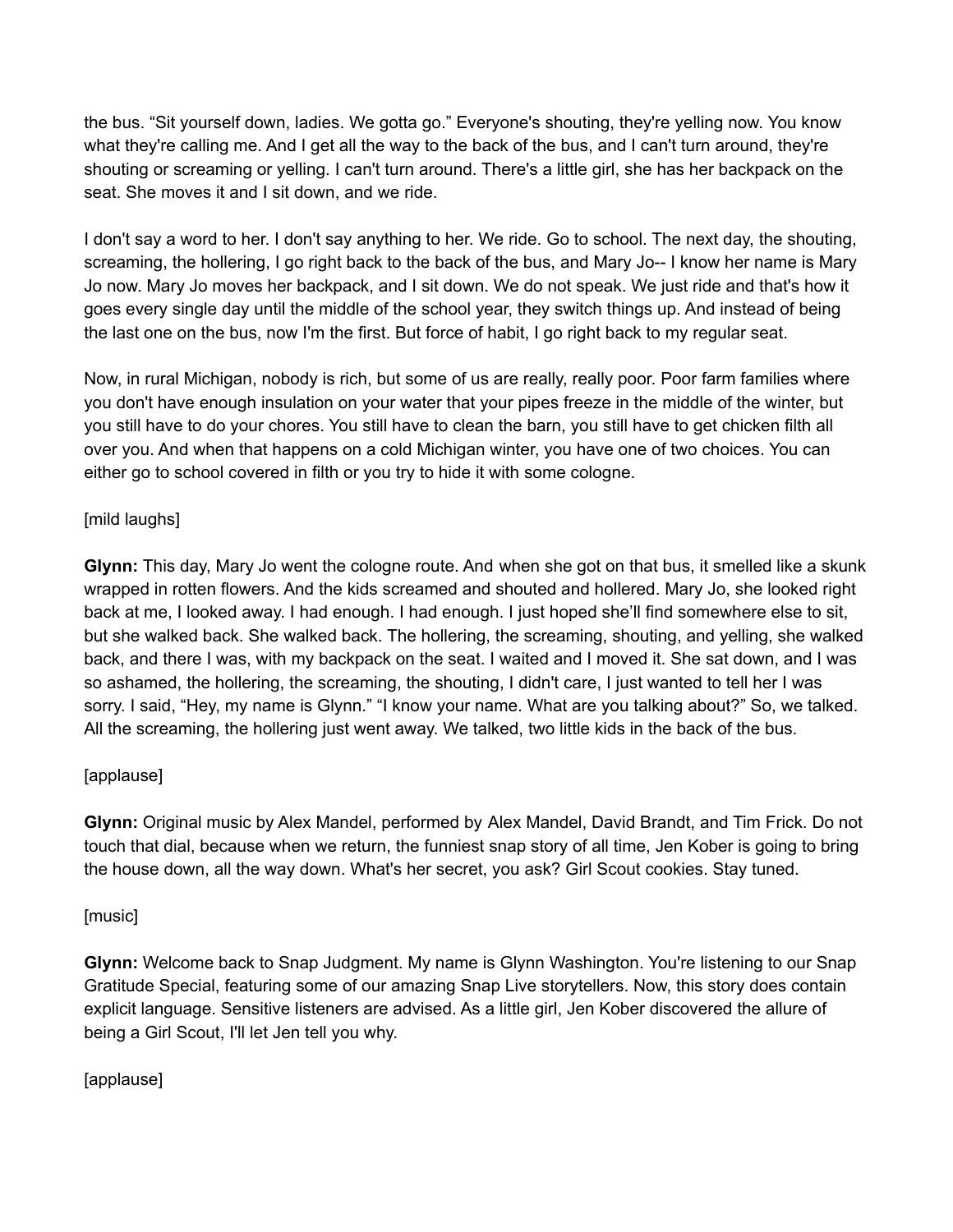**Jen:** When I was 10 years old, more than anything in the world, I wanted to be a Girl Scout. But you have to be 12 to be a Girl Scout. So, I was a Brownie.

# [laughter]

I didn't know such a thing existed. Imagine my fat kid delight when I found out I'd be gathering with other girls my age also called Brownies. This was the best [bleep] that had ever happened to me. It was beautiful. And then one day, my mom announces she's going to be our troop leader.

# [laughter]

The best thing that ever happened to me was about to be taken over by Stephanie. That's her name, Stephanie. And she ruins everything good.

# [laughter]

I was distraught. I didn't know what to do. And then a week later, Stephanie comes in and announces to the troop, "We're going to be selling Girl Scout cookies." [surprised chuckle] What? I didn't even know there were going to be cookies involved. It's now still the greatest thing that's ever happened to me.

# [laughter]

When I was a kid, there were only four kinds of Girl Scout cookies. Today, there are 17. Four. There was the Lorna Doone cookie, Shortbread, Very Plain, Very Simple. I don't know who Lorna Doone was, but the [bleep] made a tasty cookie.

[laughter]

There was the Peanut Butter tagalong.

[cheering]

Same shortbread cookie, covered in peanut butter, dunked in chocolate. Thank you, Jesus.

[laughter]

Delicious. There is the Thin Mint.

[cheers and applause]

Which I think we can all agree should be eaten straight out of the freezer. Yes. What a lot of people don't realize is that habit was actually created by a skinny [bleep]. Yeah, she bought a box of Thin Mint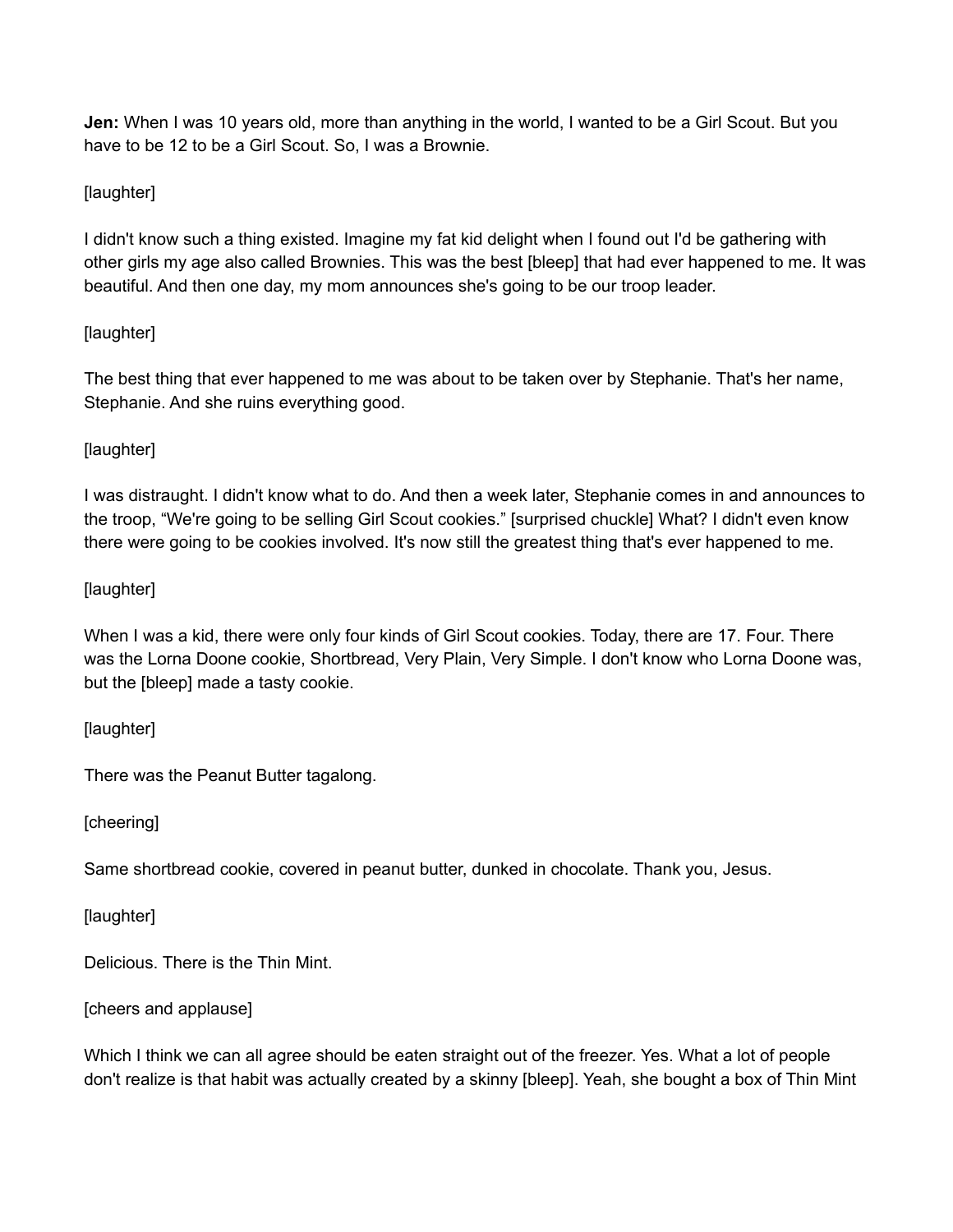cookies and thought, [in a girly voice] "Oh, my God. I'm never going to be able to eat all of these at once."

# [laughter]

[in a girly voice] "What am I going to do? How will they stay fresh?" And then her mom told her to put them in the freezer. And then her fat friend came over, [audience laughing] and said, "Don't you have anything to eat in this damn house?" The skinny girl pulls cookie from the freezer. Fat girl eats them and is happy, "You're welcome." That's how that happened.

### [applause]

But the greatest penultimate, Champion Girl Scout Cookie of the World is the Samoa.

# [applause]

It is a ring of shortbread cookie, covered in caramel, toasted coconut, striped with fudge. It is to be put on your finger like a ring and eaten into a smaller ring.

### [applause]

I like to put one on each finger and eat them in rapid succession. And then whichever finger first, got another cookie.

### [laughter]

Now, I don't know if you know this about Girl Scout cookies, but there is a release date. You don't just order the cookies and they show up. There's a day that all Girl Scout cookies across the globe, I imagine, [audience laughing] are released. All at the same time. Imagine there's one really old Girl Scout, who just screams, "Release the cookies."

### [laughter]

And here's where Stephanie being our troop leader is really going to pay off, because we had to hold on to the cookies until the release date. And my parents had an air-conditioned garage. My dad's a heart surgeon.

### [laughter]

Inside my garage, for 17 days, there were four flats of Girl Scout cookies, stacked 12 boxes high. And inside each box were 10 more boxes high, six boxes wide, four boxes deep.

### [laughter]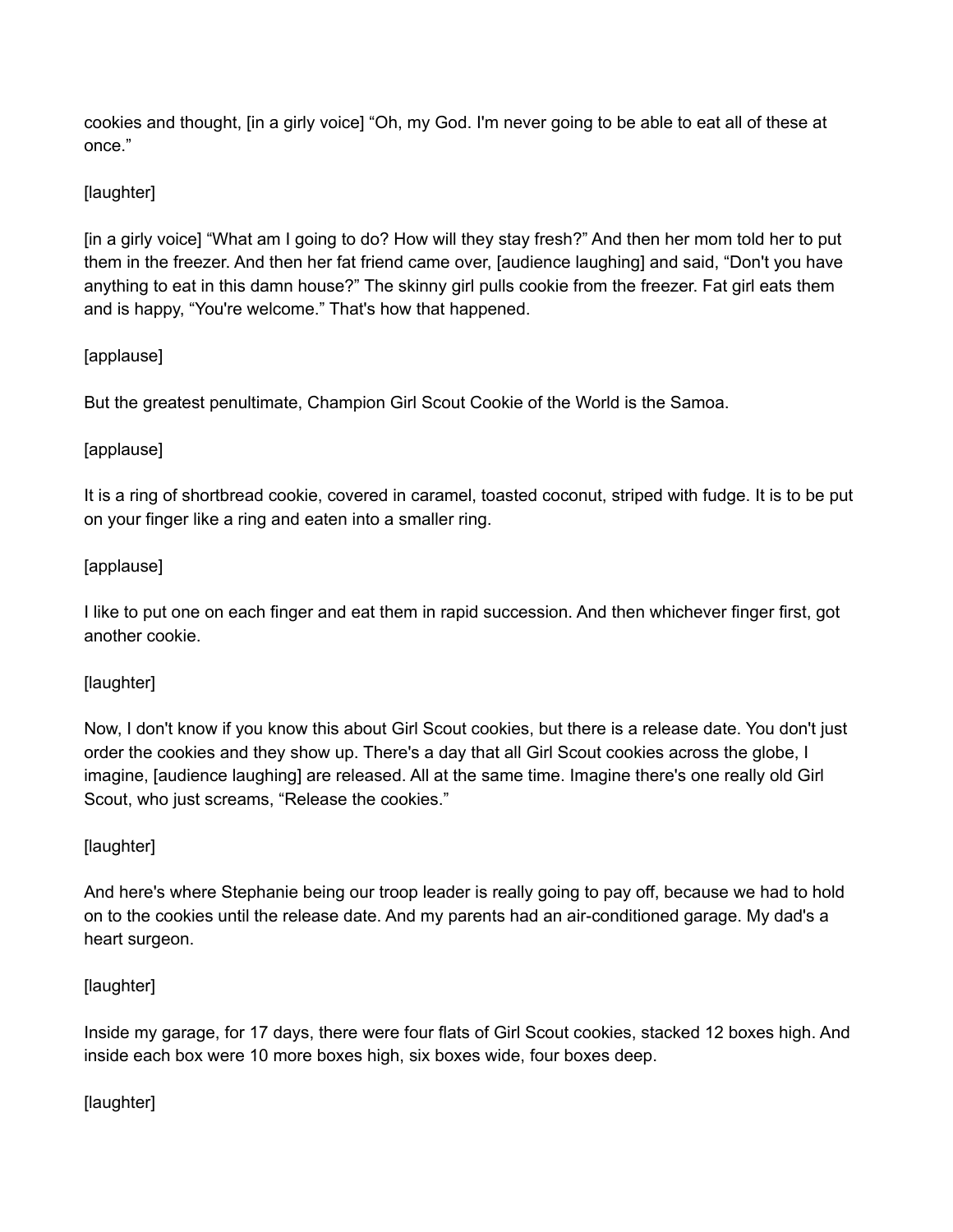My whole life had been preparing me for this moment. [audience laughing] I had planned in my little head how I was going to eat as many cookies as I could, and I had 17 days to do it. I thought long and hard about this, people. We had an alarm system on our house. So, every time you opened a door or window, it would beep, letting you know [chuckles] a door or window had been opened. And my mother could hear that beep like a hawk. So, I had to figure out exactly when the beep happened so that I could somehow muffle it when I was going to sneak into the garage to eat the cookies. I'd spent the better part of that day opening and closing the garage door over and over again, my mother almost beat the shit out of me.

# [laughter]

But I figured out that if you just opened the doorknob, the beep didn't happen until the seal was broken between the frame and the door. So, I would open the doorknob and then just [fake coughs twice]. You couldn't just cough once, no one coughs just once.

# [laughter]

You have to remember to trail off the cough. [audience laughing] I would sneak down the stairs, very ninja like, while everyone was asleep. I would get down to that door [fake coughs twice] and then I would just rest the door against the latch, so it wouldn't beep again. I turned the lights in the garage on their dimmest setting. Romantic.

# [laughter]

And I would make my way, past the cars, around the bicycles to where the cookies were. Armed with my library card, which I used to [makes a tearing sound] split open the box. [audience laughing] I pulled from the bottom, replaced at the top. I would get the box, again slitting it open with my library card. Pull it out, very gingerly opening the cellophane so as not to tear it. I would then eat every single cookie in the-box.

### [laughter]

Lick my finger and get out the crumbs so that the package was completely empty. Then, I'd whip out my glue stick.

### [laughter]

I was only 10, ma'am, but I was reading at a sixth-grade level. I glued the cellophane shut, put more glue on the flap of the package and put the empty box back into the bigger box, because you see my story was going to be, if I was caught, they sent us empty boxes.

[laughter]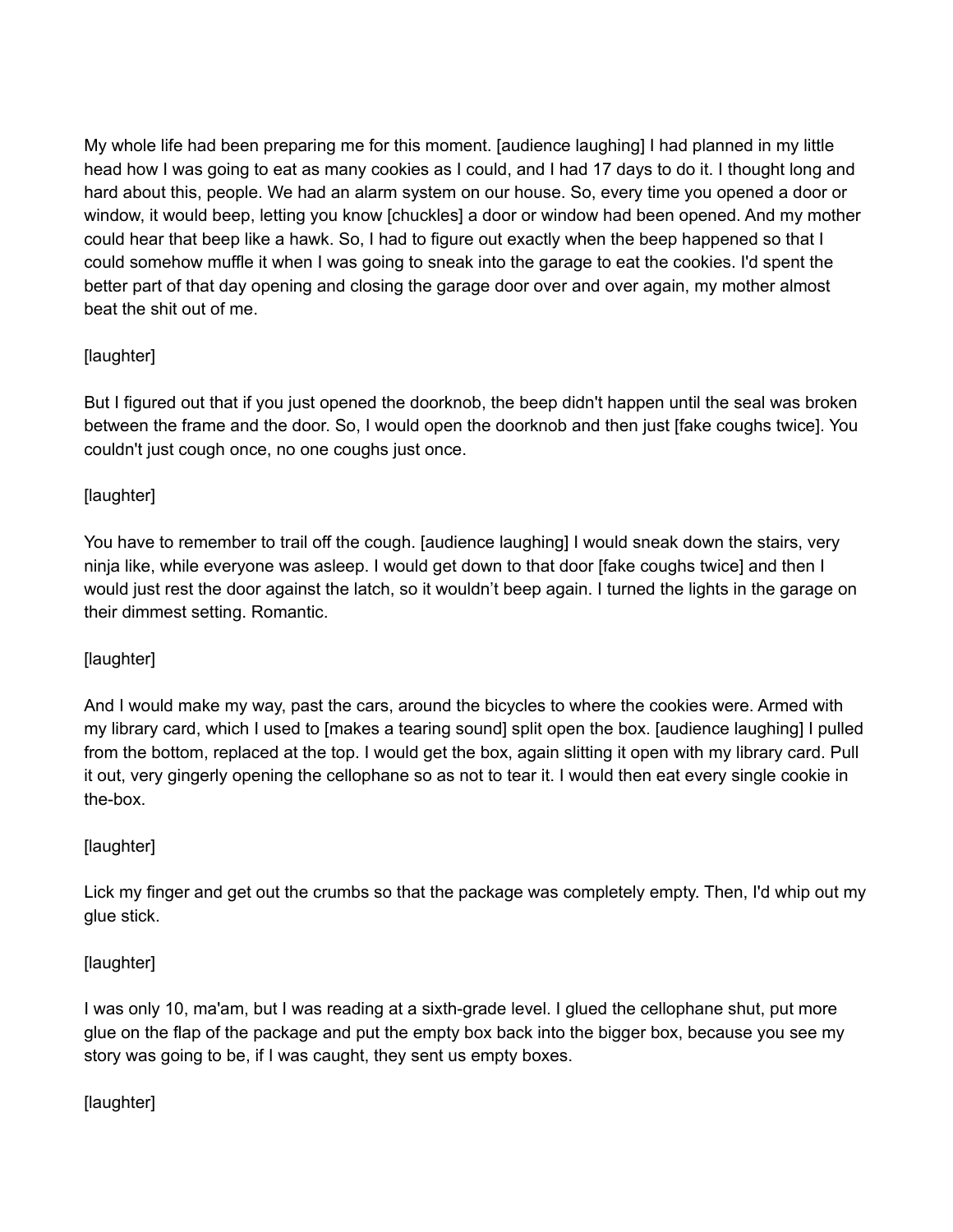Things go wrong at factories.

[laughter]

I snuck down and ate cookies every single night for 17 days.

[laughter]

It wasn't even enjoyable at the end.

[laughter]

You know how freakin' thirsty you get? Cookie after cookie after cookie and you couldn't just even feel. The whole box had to go.

# [laughter]

One night, I couldn't take it anymore. On my way back up the stairs, I stopped in the kitchen and started chugging milk like it was my fucking job. [audience laughing] My dad came down and caught me chugging milk. "What's wrong?" he asked. "I had a coughing spell. I don't know if you heard me coughing, but I think I'm okay now." And I went to bed. On the 18th day, the day that the cookies are to be--

[laughter]

My mother calls me into the garage, and I can tell, this ain't the pep sales talk.

[laughter]

Stephanie is mad. She calls me by my full name. "Jennifer Lee Kober, get your fat little ass in here. Come here. Come here. I want you to stay right here. Come here. I want you to stay right here. Come here. I'm not going to hurt you. Come here. Come here."

[laughter]

"Child, did you eat 144 boxes of cookies? Did you? Is that what you did? Don't you lie to me."

# [laughter]

"I don't know what you're talking about. What do you- what do you mean? The- the boxes are sealed." Ho- how could I have eaten 144 boxes of cookies?" And then, she held up my library card, that apparently in my cookie drunkenness [audience laughing] I had left inside the last box of cookies.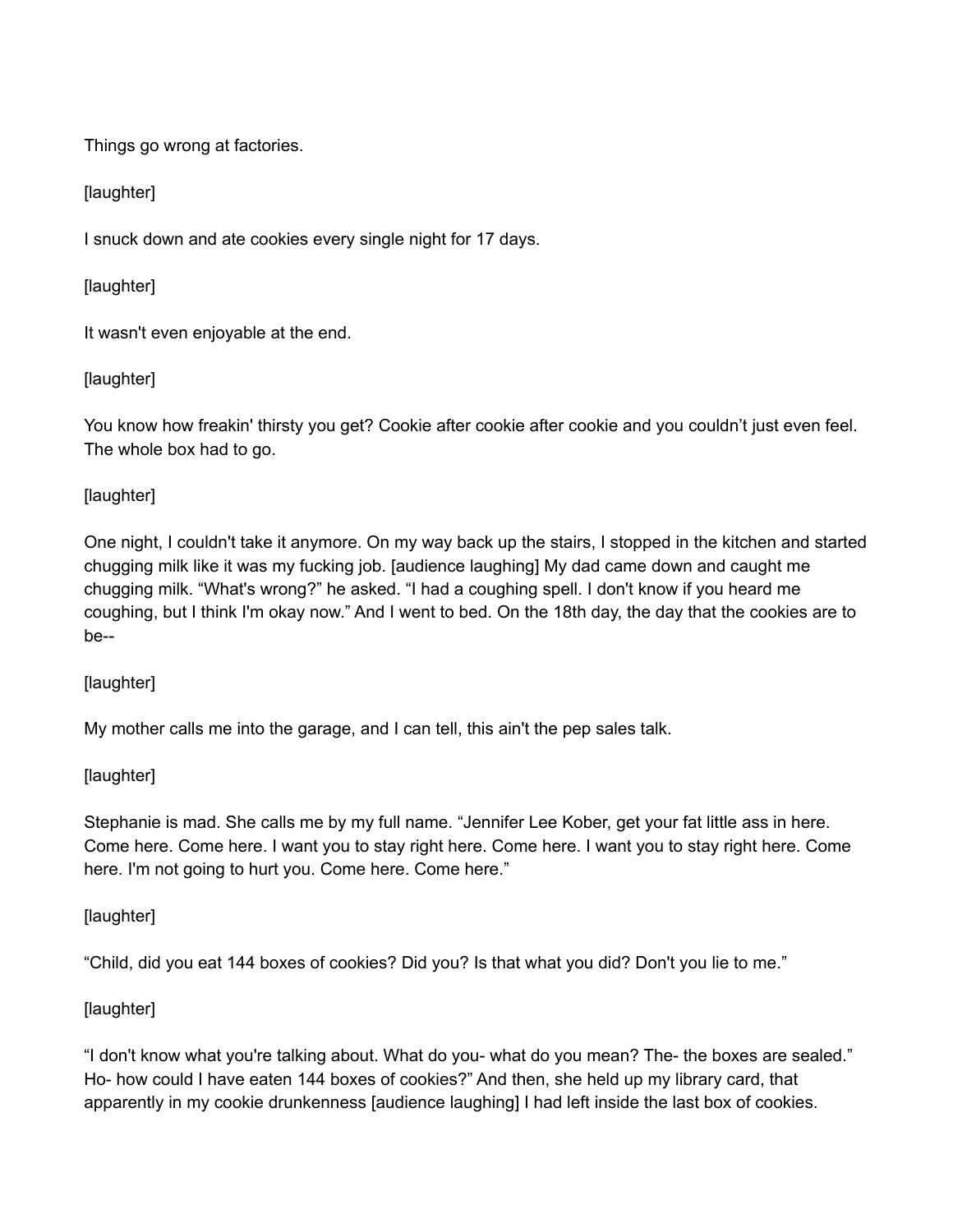### [applause]

I took a licking for every one of those cookies. I'll tell you what, I realized who the real victims were in this story. It's those 144 people in Memphis, Tennessee, who never got the cookies.

### [laughter]

All they wanted was deliciousness. They waited and they waited and that's all they wanted. And I hope that one day, I'm rich and famous enough to put all those 144 people on a bus and drive them to that Girl Scout cookie factory in the sky. Salvation and Samoas for all.

[cheers and applause]

**Glynn:** Jen Kober. Jen Kober, ladies and gentleman.

[applause]

**Glynn:** What did I tell you? Didn't I speak the truth?

**Audience:** Yeah.

[upbeat music]

**Glynn:** With love, and thanks to Jen Kober and all of our amazing Snap Live storytellers. Most of all, thanks to you, Snap listeners. You keep the Snap train running. You're the reason we're able to tell stories week after week, year after year. Thank you.

#### [music]

**Glynn:** See, what did I tell you? *Fraggle Rock* and Girl Scout cookies in the same episode. Be the most interesting person you know, subscribe to the Snap Judgment podcast, because story adventures await. But you can better represent your crew with the Snap Judgment t-shirt and watch the bullies runaway in terror. And do you know who I'm especially, intensely, cosmically grateful for? I make fun of his haircut. It's true, but I'm thankful for the uber producer, Mark Ristich. And for Anna Sussman, for Nancy López, for Pat Mesiti-Miller, Renzo Gorrio, Shaina Shealy. So grateful for Teo Ducot, Flo Wiley, John Fecile, Marisa Dodge, and for Regina Bediako, David Exumé, Bo Walsh, and Annie Nguyen.

Now, you may have gleaned that this is not the news. No way is this the news. In fact, you could live through a year with government confirmation of UFOs flying around with unexplained technology through the air and the seas, and you know this is not even one of the top stories. Think about that. You could do all of that, and you would still not be as far away from the news as this is, but this is PRX.